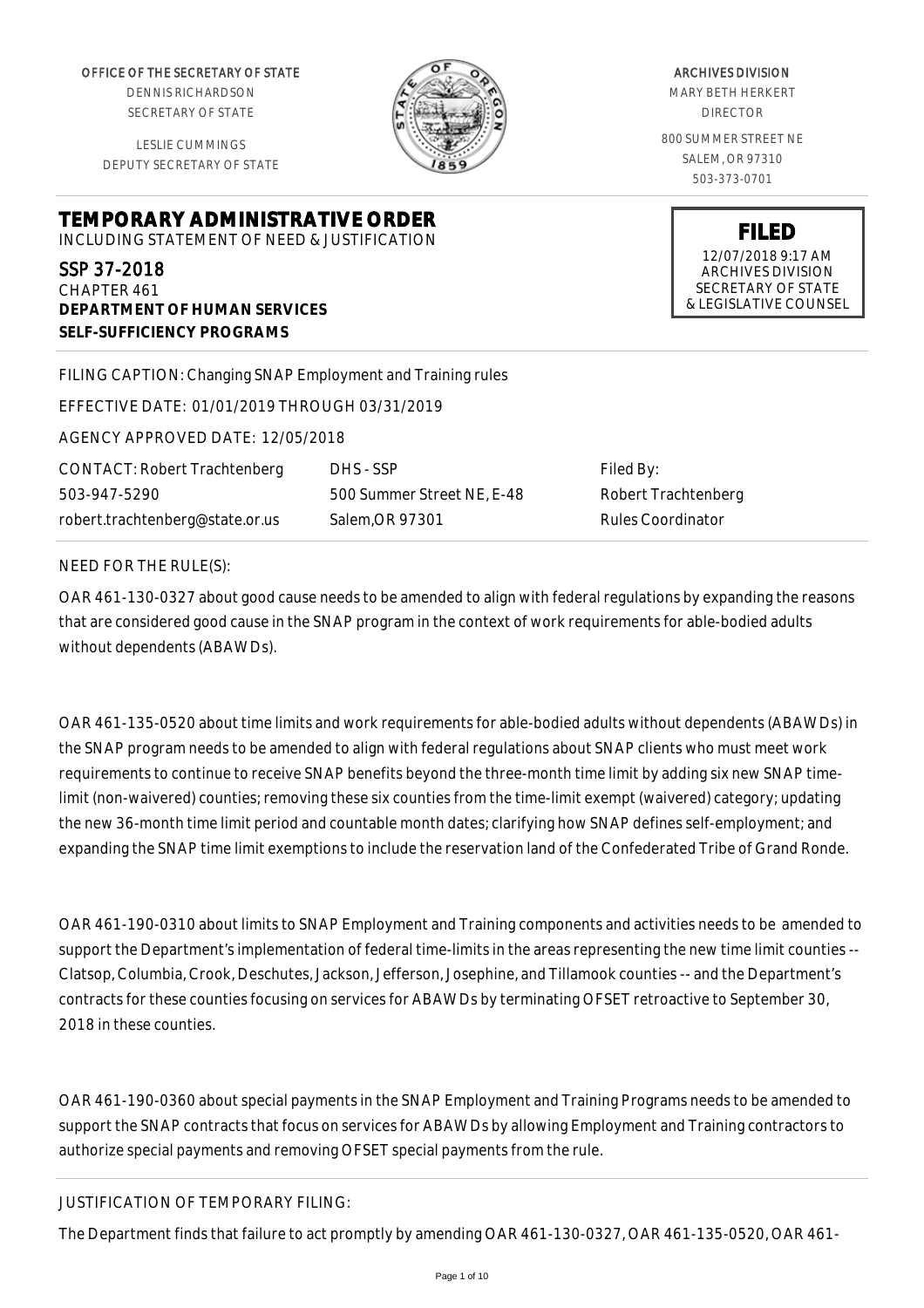190-0310, and OAR 461-190-0360 will result in serious prejudice to the public interest, the Department, and individuals subject to ABAWD requirements. The Department needs these rule changes and ABAWD implementation in effect by January 1, 2019, to comply with federal regulations. The new counties subject to the time limits were not counties approved for the waiver. Failure to comply with federal requirements would leave participants still subject to the federal ABAWD time limits and incur overpayments for benefits they were not eligible for (which can be a hardship to payback). Eligibility staff would also incur the added workload of writing overpayments and this would also result in an increased workload by the overpayment unit. OAR 461-130-0327 about good cause needs to be amended to align with federal regulations by expanding the reasons that are considered good cause in the SNAP program in the context of ABAWD work requirements. OAR 461-135-0520 about time limits and work requirements for ABAWDs in the SNAP program needs to be amended to align with federal regulations about SNAP clients who must meet work requirements to continue to receive SNAP benefits beyond the three-month time limit by adding six new SNAP time-limit (nonwaivered) counties; removing these six counties from the time-limit exempt (waivered) category; updating the new 36month time limit period and countable month dates; clarifying how SNAP defines self-employment; and expanding the SNAP time limit exemptions to include the reservation land of the Confederated Tribe of Grand Ronde. OAR 461-190- 0310 about limits to SNAP Employment and Training components and activities needs to be amended to support the Department's implementation of federal time-limits in the areas representing the new time limit counties -- Clatsop, Columbia, Crook, Deschutes, Jackson, Jefferson, Josephine, and Tillamook counties -- and the Department's contracts for these counties focusing on services for ABAWDs by terminating OFSET retroactive to September 30, 2018 in these counties. OAR 461-190-0360 about special payments in the SNAP Employment and Training Programs needs to be amended to support the SNAP contracts that focus on services for ABAWDs by allowing Employment and Training contractors to authorize special payments and removing OFSET special payments from the rule.

# DOCUMENTS RELIED UPON, AND WHERE THEY ARE AVAILABLE:

USDA Food and Nutrition Service, "ABAWD Time Limit Policy and Program Access", November 19, 2015 available at http://www.fns.usda.gov/sites/default/files/snap/ABAWD-Time-Limit-Policy-and-Program-Access-Memo-Nov2015.pdf

# RULES: 461-130-0327, 461-135-0520, 461-190-0310, 461-190-0360

AMEND: 461-130-0327

RULE SUMMARY: OAR 461-461-130-0327 about good cause is being amended to expand the reasons that are considered good cause in the SNAP program in the context of work requirements for able-bodied adults without dependents (ABAWD). This amendment is intended to align with federal regulations.

CHANGES TO RULE:

461-130-0327 Good Cause ¶

In a Department program administered under OAR 461-130-0305 to OAR 461-130-0335 and OAR 461-135- 0085 and OAR 461-135-0089:¶

(1) The Department does not require a participant to provide verification of "good cause" if providing the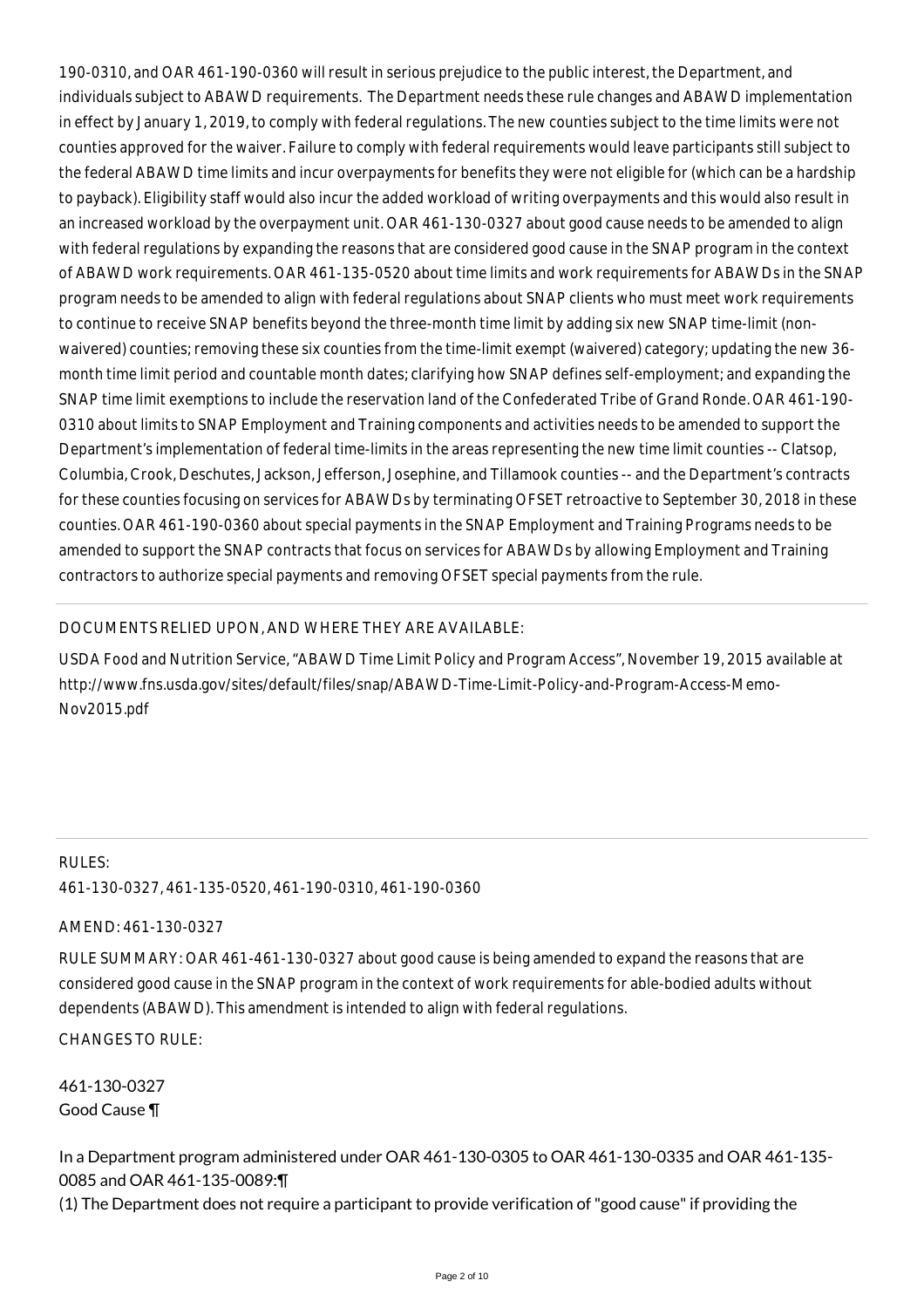verification would expose the participant to increased risk of domestic violence (see OAR 461-001-0000).¶ (2) If in making a determination under this rule a participant's physical or mental impairment is in question, the

Department may require the participant to provide documentation from a qualified and appropriate medical professional.¶

(3) A participant is granted "good cause" and not held to a penalty for failure to comply with a work program requirement, including an activity in a case plan (both terms defined in OAR 461-001-0025) in the following circumstances:¶

(a) Participation in a required activity in a case plan would have an adverse effect on or risk to the participant's physical or mental health or would expose the participant to increased risk of domestic violence (see OAR 461- 001-0000).¶

(b) Except in the SNAP program, participation is likely to cause undue hardship for the dependent child (see OAR 461-001-0000) or the participant.¶

(c) Appropriate child care, or day care for an individual in the household who has a disability (see OAR 461-001- 0000 and 461-001-0015 as applicable) that substantially reduces or eliminates the individual's ability to care for himself or herself, cannot be obtained. "Appropriate child care" means that -¶

(A) Both the provider and the place where care is provided meet health, safety, and provider requirements as required in OAR 461-165-0180;¶

(B) The care accommodates the parent's work schedule; and¶

(C) The care meets the specific needs of the dependent child, such as age and special-needs requirements.¶ (d) Child care, or day care for an individual in the household group (see OAR 461-110-0210) who has a disability (see OAR 461-001-0000) that substantially reduces or eliminates the individual's ability to care for themselves, cannot be obtained within a reasonable distance. "Reasonable distance" means that the parent's total travel time from home to the child care provider and the workplace or JOBS activity will be no more than one hour either way unless a longer commute time is customary in the community.¶

(e) The only child care, or day care for an individual in the household group who has a disability that substantially reduces or eliminates the individual's ability to care for themselves, that is available to the participant or in the participant's area is considered informal and unsuitable. "Informal and unsuitable" means the Department has not approved a provider as meeting its background check and health and safety standards ("informal"), and the criteria for appropriate child care in subsection (c) of this section are not met ("unsuitable").¶

(f) Affordable child care arrangements, or day care for an individual in the household group who has a disability that substantially reduces or eliminates the individual's ability to care for themselves, cannot be obtained.

"Affordable child care arrangements" means the expense to the parent or parents is less than ten percent of countable (see OAR 461-001-0000) income of the financial group (see OAR 461-110-0530).¶

(g) The work attachment position or employment offered is vacant due to a strike, lockout, or other labor dispute.¶

(h) The work attachment position or employment requires the participant to join a union, and the participant has religious objections to unions.¶

(i) The participant belongs to a union and the employment violates the conditions of the participant's membership in the union.¶

(j) The wage for the participant's current or potential job is:¶

(A) Less than applicable minimum wage; or¶

(B) If minimum wage laws do not apply, the wage (rate for piece work) is less than that normally paid for similar work.¶

(k) The participant's prospective employer engages in employment practices that are illegally discriminatory on the basis of age, sex, race, religious or political belief, marital status, disability, sexual orientation, or ethnic origin.¶ (l) The participant's engagement in a required activity in a case plan would prevent or interfere with the

participant's engagement in an activity of the Grande Ronde Tribe's NEW program.¶

(m) The participant's failure to engage is due to a circumstance beyond the participant's reasonable control.¶

(n) When the failure to comply is caused by an aspect of the participant's disability, including the Department's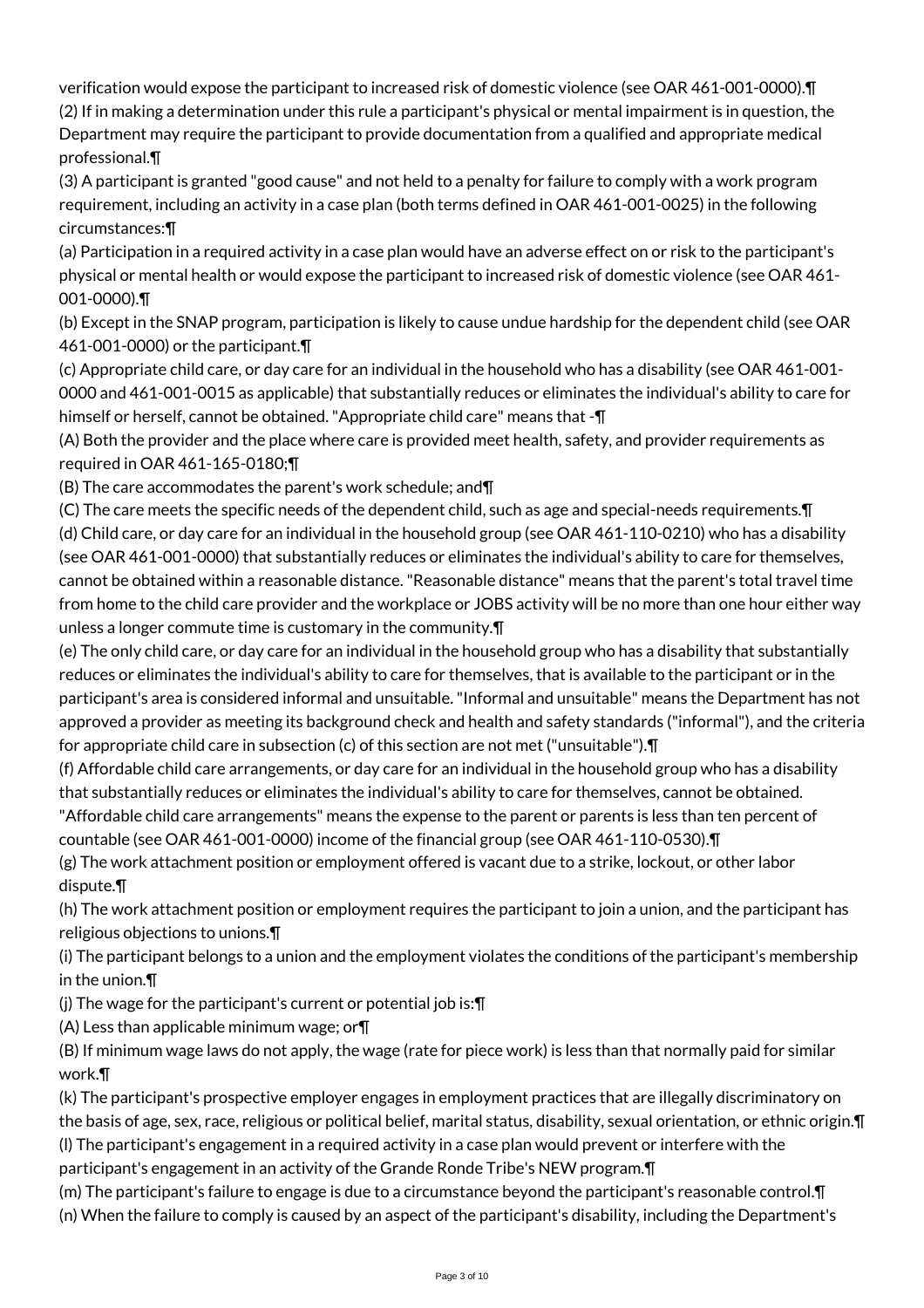failure to provide a reasonable accommodation.¶

(o) The participant quits a job to accept another job with a monthly income at least equal to the monthly income of the first job.¶

(p) The Department determines there are no appropriate activities or necessary support services (see OAR 461- 001-0025) to support an activity (see OAR 461-001-0025) in order for the participant to engage. ¶

(q) In the REF program:¶

(A) If the participant has no means of transportation and would have to walk an unreasonable distance to engage in their plan. An "unreasonable distance" is a distance that requires a commute of more than two hours each day. ¶ (B) If the hours or nature of the job interferes with the participant's religious observances, convictions, or beliefs.¶ (C) The service requirement or work site is in violation of applicable federal, state, or local health and safety standards.¶

(D) The daily hours of work and the weekly hours of work exceed those customary to the occupation.¶ (r) The participant enrolls into a registered pre-apprenticeship program approved by Bureau of Labor and Industries (BOLI).¶

(4) In the SNAP program, a participant is excused from not accepting employment or for leaving a job under the following circumstances:¶

(a) The hours or nature of the job interferes with the participant's religious observances, convictions, or beliefs.¶ (b) The participant accepts employment or enrolls at least half-time in any recognized school, training program, or institution of higher education that requires the participant to quit a job.¶

(c) A participant accepts employment or enrolls in school in another county, requiring the benefit group (see OAR 461-110-0750) to move and the participant to quit a job.¶

(d) A participant less than 60 years of age resigns, and the employer recognizes the resignation as retirement.¶ (e) The participant leaves a job to follow a type of employment that moves from one area to another, such as migrant labor or construction.¶

(f) The participant accepts a job that, for reasons beyond the control of the participant, does not materialize or results in fewer work hours or a lower wage than the participant's previous job.¶

(g) Work demands or conditions, such as not being paid for work or not being paid on schedule, make employment unreasonable.¶

(h) The wage for the participant's current or potential job is less than applicable minimum wage or, if minimum wage laws do not apply, the wage (rate for piece work) is less than that normally paid for similar work.¶ (i) The work schedule for the job in question does not conform to hours customary to the occupation or the hours

worked each week are more than those customary to the occupation.¶

(j) The participant is not obligated to accept a job during the first 30 days of registration for employment if the job is not in the client's field of experience.¶

(k) The participant has no means of transportation and would have to walk an unreasonable distance to meet the participation requirement. An "unreasonable distance" is a distance that requires a commute of more than two hours each day. The participant must make a good-faith effort to secure the needed transportation.¶

(I) Lack of adequate child care for a child who is six years of age or older and less than 12 years of age. $\Pi$ (5) In the SNAP program, a participant may be excused from not meeting ABAWD work requirements (OAR 461-

135-0520). "Good cause" may be granted to remove a countable month if a participant has been cooperating with their case plan (see OAR 461-001-0020), but is unable to complete the requirements due to one or more of the following unexpected circumstances. The circumstance must be beyond the control of the participant and occur during the countable month:¶

(a) Inclement weather.¶

(b) Transportation difficulties.¶

(c) Illness impacting ability to work.¶

(d) Tragic loss.

Statutory/Other Authority: ORS 409.050, 411.060, 411.816, 412.006, 412.009, 412.049

Statutes/Other Implemented: 7 USC 2029, 7 CFR 273.7, 7 CFR 273.24, 45 CFR 261.56, 411.816, ORS 409.010,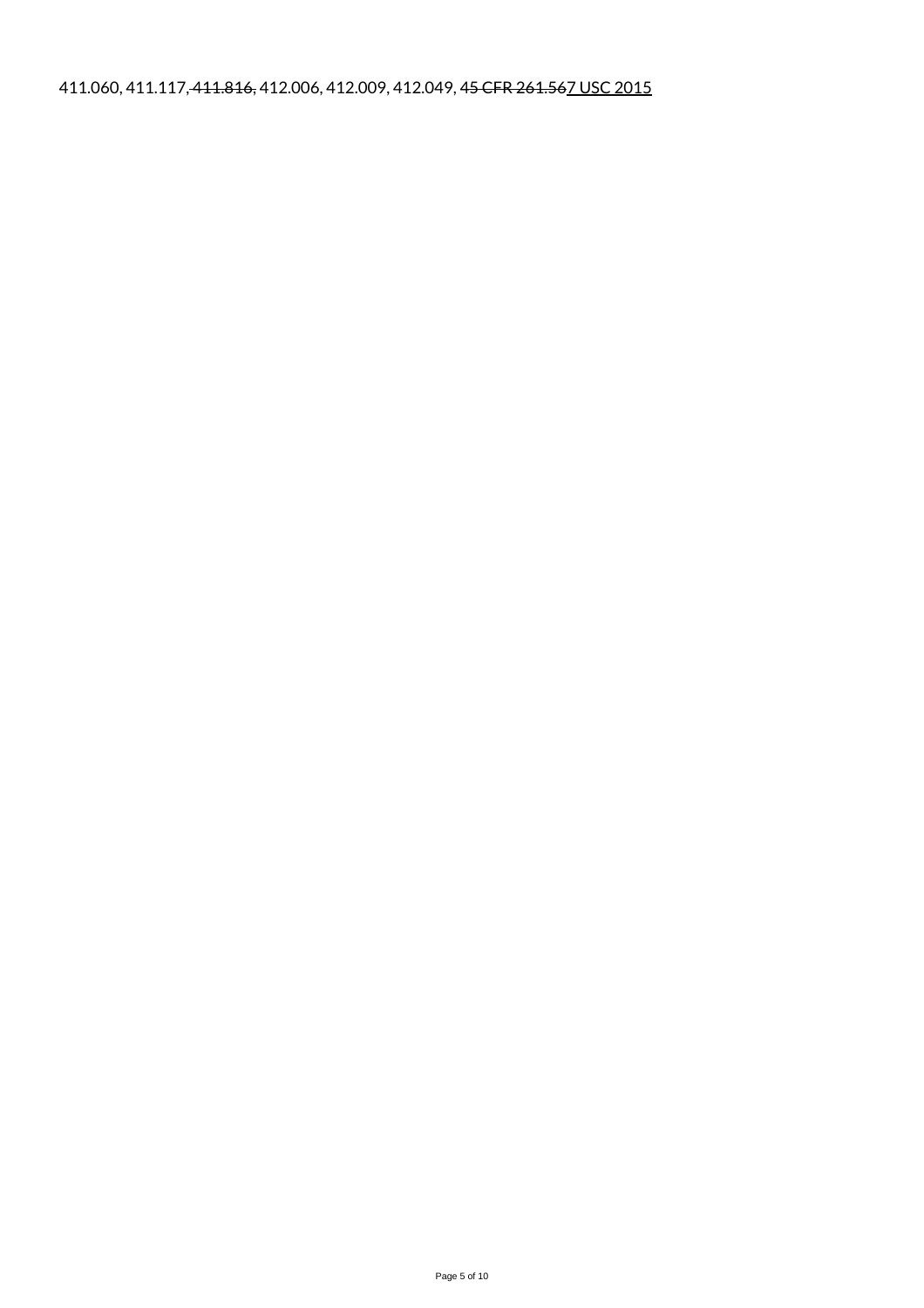#### AMEND: 461-135-0520

RULE SUMMARY: OAR 461-135-0520 about time limits and work requirements for able-bodied adults without dependents (ABAWD) in the SNAP program is being amended to add six new SNAP time-limit (non-waivered) counties; remove these six counties from the time-limit exempt (waivered) category; update the new 36-month time limit period and countable month dates; clarify how SNAP defines self-employment; and expand the SNAP time limit exemptions to include the reservation land of the Confederated Tribe of Grand Ronde. These amendments are intended to align with federal regulations about SNAP clients who must meet work requirements to continue to receive SNAP benefits beyond the three-month time limit.

#### $CHANGFS TO RIIF$

#### 461-135-0520

Time Limit and Special Requirements for ABAWD; SNAP ¶

This rule establishes the time limit and special requirements for receipt of SNAP benefits for certain adults.¶ (1) Unless the context indicates otherwise, the following definitions apply to rules in OAR chapter 461:¶ (a) "Able-bodied adult without dependents (ABAWD)" means an individual 18 years of age or over, but under the age of 50, without dependents. For the purpose of this definition, "without dependents" means there is no child (see OAR 461-001-0000) under the age of 18 years in the filing group (see OAR 461-110-0310 and 461-110- 0370).¶

(b) "SNAP time-limit counties" means Oregon counties in which the limitation on eligibility (see OAR 461-001- 0000) for SNAP benefits for ABAWD in section 6(o)(2) of the Food and Nutrition Act of 2008 (7 U.S.C. 2015(o)(2)) applies. "SNAP time-limit counties" are Benton, Clackamas, LaneClatsop, Deschutes, Jackson, Lane, Linn, Marion, Multnomah, Polk, Tillamook, Washington, and Yamhill counties.¶

(c) "SNAP time-limit exempt counties" means Oregon counties in which the limitation on eligibility for SNAP benefits contained in section 6(o)(2) of the Food and Nutrition Act of 2008 (7 U.S.C. 2015(o)(2)) does not apply per a waiver approved by the United States Department of Agriculture. "Exempt counties" are Baker, Clatsop, Columbia, Coos, Crook, Curry, <del>Deschutes,</del> Douglas, Gilliam, Grant, Harney, Hood River, Jackson, Jefferson, Josephine, Klamath, Lake, Lincoln, <del>Linn,</del> Malheur, Marrow, <del>Polk,</del> Sherman, Tillamook, Umatilla, Union, Wallowa, Wasco, and Wheeler counties.¶

(d) "SNAP time-limit exempt counties" also means reservation lands of the Confederated Tribes of Grand Ronde Indians. The limitation on eligibility for SNAP benefits contained in section 6(o)(2) of the Food and Nutrition Act of 2008 (7 U.S.C. 2015(o)(2)) does not apply per a waiver approved by the United States Department of Agriculture.¶

(2) Except as provided otherwise in this rule, an ABAWD who resides in one of the SNAP time-limit counties (see section (1) of this rule) is ineligible to receive food benefits as a member of any household after the individual received food benefits for three countable months (see section (3) of this rule) during January 1, 20169 to December 31, 20218.¶

(3) "Countable months" means months within the 36-month period of January 1, 20169 to December 31, 20218 in which an individual as a member of any household receives SNAP benefits in Oregon or in any other state, unless at least one of the following applies:¶

(a) The individual resided for any part of the month in one of the SNAP time-limit exempt counties (see section (1) of this rule).¶

(b) Benefits were prorated for the month.¶

(c) The individual was exempt from the SNAP time limit for any part of the month under OAR 461-130-0310(3)(a) or (b) for any of the following reasons:¶

- (A) The individual resided in one of the SNAP time-limit exempt counties.¶
- (B) The individual was pregnant.¶
- (C) A child under the age of 18 years joined the filing group.¶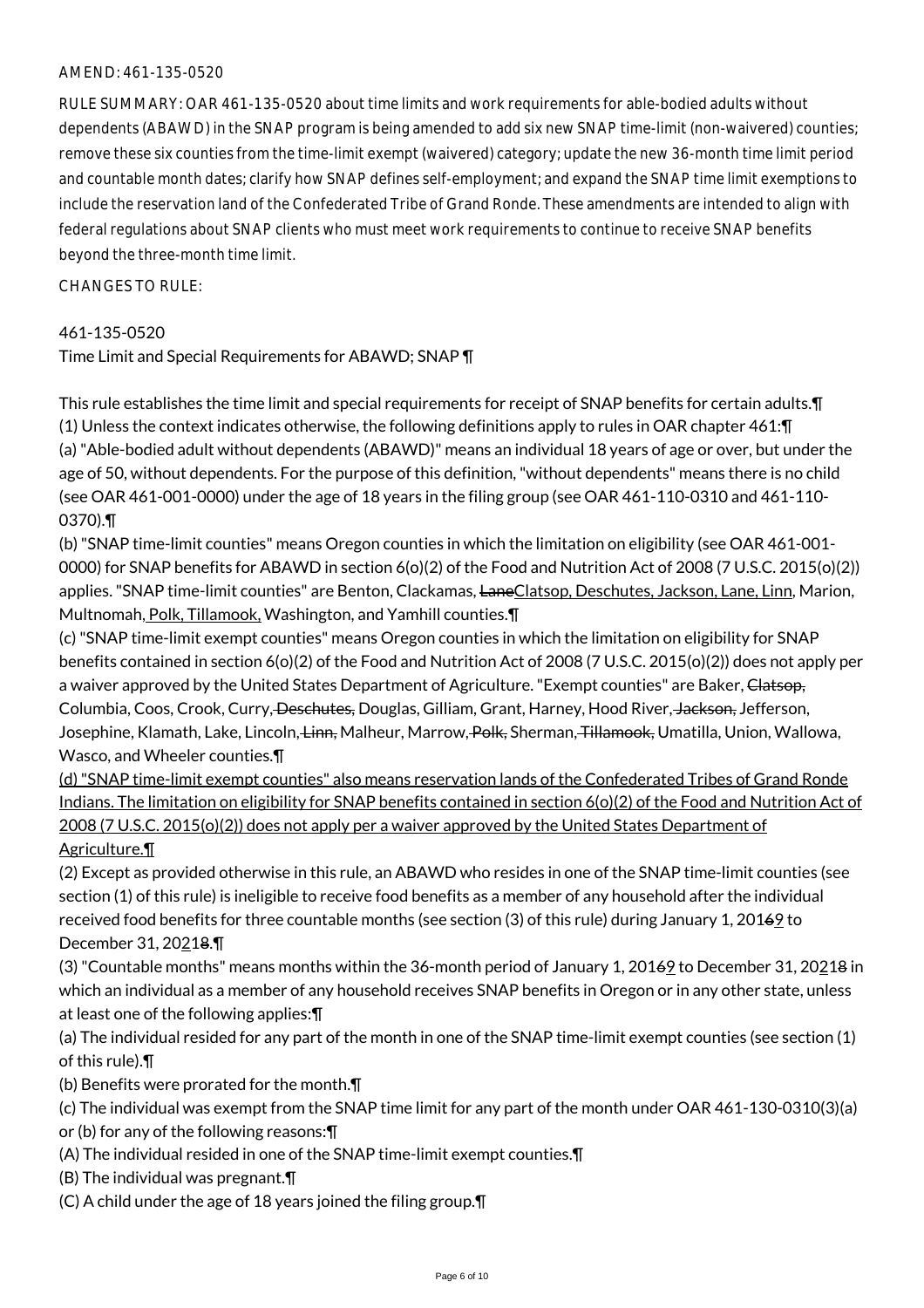(D) The individual met the criteria under OAR 461-130-0310(3)(a) or (b).¶

(d) The individual participated in one or more of the activities in paragraphs (A) to (D) of this subsection for 20 hours per week averaged over the month. For purposes of this rule, 20 hours per week averaged monthly means 80 hours per month. (Activities may be combined in one month to meet the 20 hours per week averaged monthly requirement.)¶

(A) Work for pay, in exchange for goods or services, or unpaid work as a volunteer.¶

(i) Work in exchange for goods and services includes bartering and in-kind work.¶

(ii) Unpaid or voluntary work hours must be verified by the employer.¶

(iii) For self-employed individuals, countable income after deducting the costs of producing income (as described in OAR 461-145-0930(5)) must average at least the federal minimum wage times 20 hours per week.¶

(B) Participate in a program under the Workforce Investment Act of 1998, Pub. L. No. 105-220, 112 Stat. 936 (1998).¶

(C) Participate in a program under section 236 of the Trade Act of 1974, Pub. L. 93-618, 88 Stat. 2023, (1975) (19 U.S.C. 2296).¶

(D) Comply with the employment and training requirements described in OAR 461-001-0020, 461-130-0305, and 461-130-0315. Work search activities must be combined with other work-related activities to equal 20 hours per week and may not exceed 9 hours per week.¶

(e) The individual complied with the Workfare requirements in OAR 461-190-0500.¶

(4) An ABAWD must submit evidence to the Department on the issue of whether a month is countable within 90 days following the last day of the month in question.¶

(5) An ABAWD who is ineligible under section (2) of this rule but otherwise eligible may regain eligibility if the requirements of subsections (a) or (b) of this section are met. ¶

(a) The individual becomes exempt under OAR 461-130-0310(3)(a). Eligibility regained under this subsection begins on the date the individual files a new application and continues as long as the individual is exempt and is otherwise eligible. If not eligible on the filing date (see OAR 461-115-0040), eligibility begins the date all other eligibility requirements are met.¶

(b) The individual, during a consecutive 30-day period during which the individual is not receiving SNAP benefits, meets the requirements of subsection (3)(d) or (3)(e) of this rule.¶

(A) Eligibility regained under this subsection begins on the date the individual files a new application and continues as long as the individual meets the requirements of subsection (3)(d) or (3)(e) of this rule and is otherwise eligible. If not eligible on the filing date, eligibility begins the date all other eligibility requirements are met.¶

(B) There is no limit to how many times an individual may regain eligibility under this subsection during January 1, 20169 to December 31, 20218.

(c) See OAR 461-180-0010 to add an individual to an open SNAP case after the individual has regained eligibility under this section.¶

(6) An individual who regains eligibility under section (5) of this rule and later fails to comply with the participation requirements of subsection (3)(d) or (3)(e) of this rule may receive a second set of food benefits for three consecutive countable months. The countable months are determined as follows:¶

(a) If the individual stopped participation in a work program, countable months start when the Department

notifies the individual he or she is no longer meeting the work requirement.¶

(b) If the individual stopped participation in a work program, countable months start when the individual notifies the Department he or she is no longer meeting the work requirement.¶

(c) If a change occurred which results in an individual becoming subject to the time limit in section (2) of this rule and the change was required to be reported under rules in OAR chapter 461, division 170, the countable months start when the change occurred.¶

(d) If a change occurred which results in an individual becoming subject to the time limit and the change was not required to be reported under rules in OAR chapter 461, division 170, countable months start when the Department notifies the individual he or she must meet the work requirement.¶

(e) An individual may only receive benefits without meeting the requirements of subsection (3)(d) or (3)(e) of this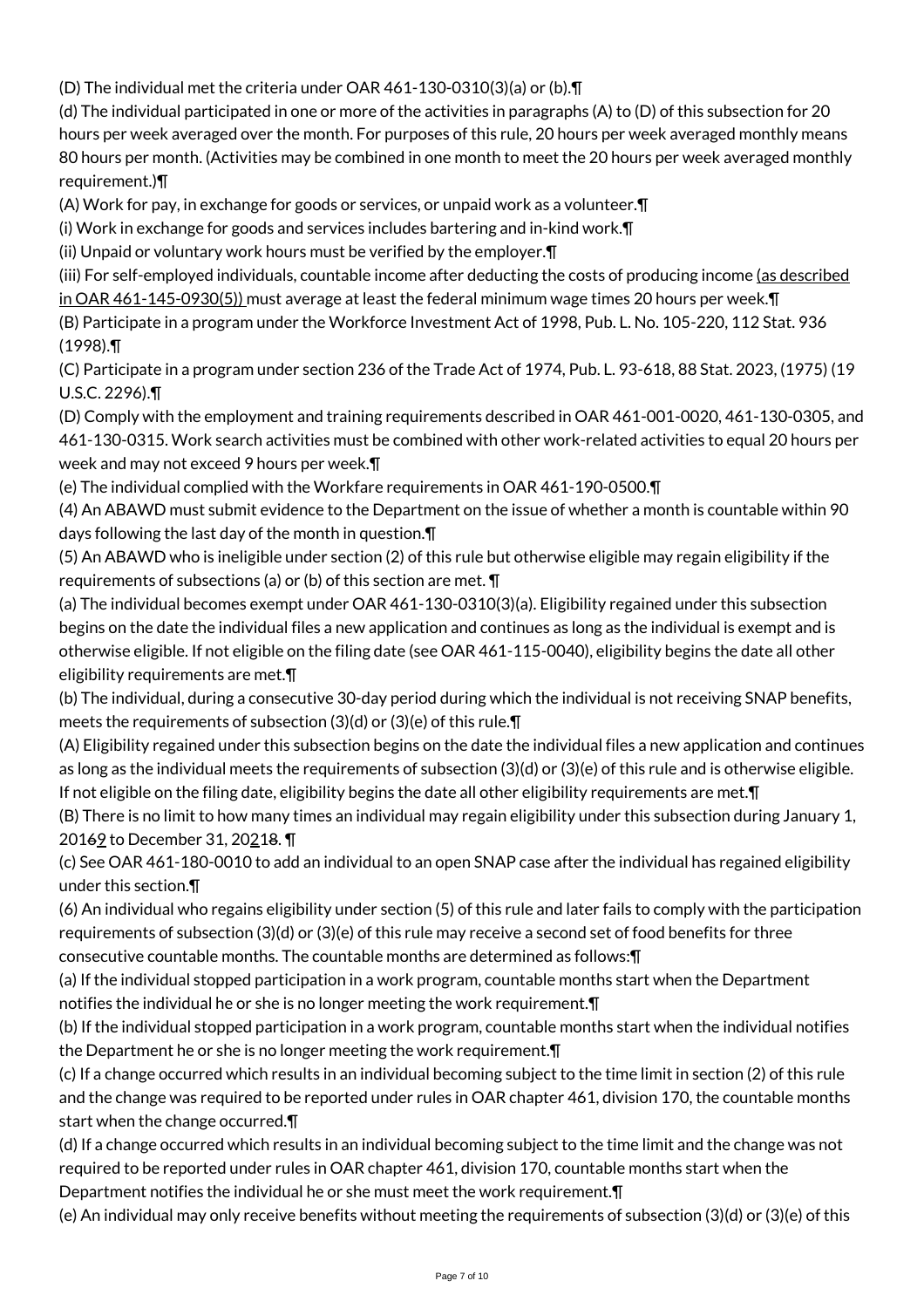rule for a total of six countable months during January 1, 2016 $9$  to December 31, 20218.  $\P$ (7) This section is a placeholder to establish criteria the Department will use to grant exemptions to ABAWD who are ineligible if the Department receives special exemptions from the Food and Nutrition Service.¶ (8) An ABAWD involved in the activities specified in subsection (3)(d) or (3)(e) of this rule or an activity listed in the individual's case plan (see OAR 461-001-0020) is eligible for support service payments necessary for transportation or other costs related to completing the activity as allowed by OAR 461-190-0360. Statutory/Other Authority: ORS 409.050, 411.060, 411.070, 411.121, 411.816 Statutes/Other Implemented: 7 USC 2015, 7 USC 2029, 7 CFR 273.7, 7 CFR 273.24, ORS 409.010, 409.050, 411.060, 411.070, 411.121, 411.816, 411.825, 411.837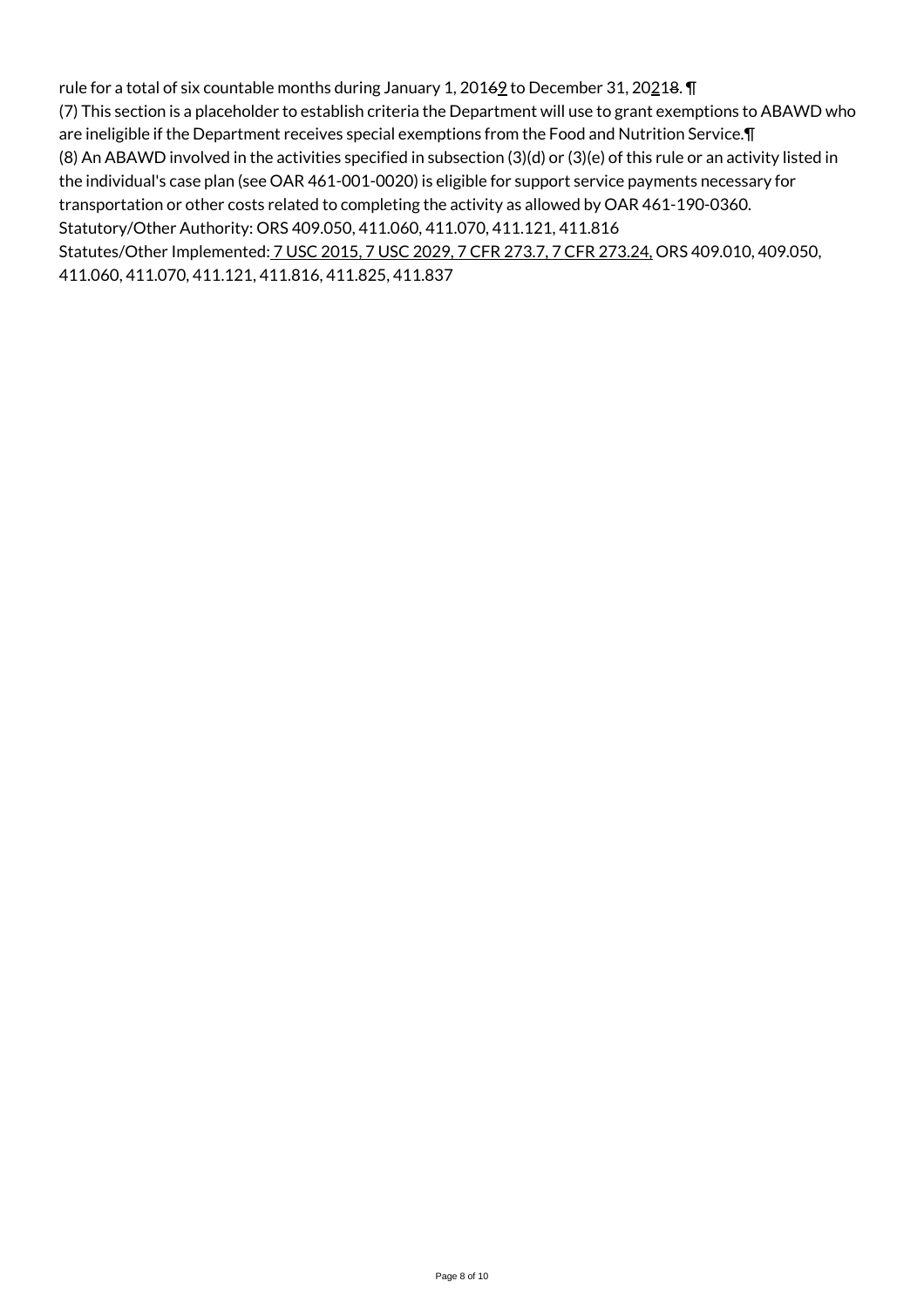## AMEND: 461-190-0310

RULE SUMMARY: OAR 461-190-0310 about limits to SNAP Employment and Training components and activities is being amended to terminate OFSET retroactive to September 30, 2018 in the areas representing the new time limit counties: Clatsop, Columbia, Crook, Deschutes, Jackson, Jefferson, Josephine, and Tillamook counties. This amendment supports the Department's implementation of federal time-limits in these counties, and the Department's contracts for these counties will focus on services for ABAWDs.

CHANGES TO RULE:

# 461-190-0310

Limits to SNAP Employment and Training Components and Activities ¶

(1) The SNAP Employment and Training Program for all clients except mandatory ABAWD living in SNAP time limit counties (see OAR 461-135-0520):¶

(a) In Multnomah and Washington Counties ends effective November 30, 2015.¶

(b) In Clackamas County ends effective September 30, 2016.¶

(c) In Benton, Lane, Lincoln, Linn, Marion, Polk and Yamhill Counties ends effective September 30, 2017.¶

(d) In Clatsop, Columbia, Crook, Deschutes, Jackson, Jefferson, Josephine, and Tillamook Counties ends effective September 30, 2018.¶

(e) Is not offered to clients served by APD or AAA offices.¶

(ef) Is voluntary for all other clients effective September 30, 2016.¶

(2) For an ABAWD (see OAR 461-135-0520) residing in one of the SNAP time limit counties:¶

(a) The case plan may not require more than 20 hours of activities per week.¶

(b) Except for Workforce Innovation and Opportunity Act (WIOA) (see OAR 461-001-0020) and Workfare (see OAR 461-190-0500), a client may not be required to participate in job search activities more than nine hours per week. The balance of the 20 hours per week must be in work-related or training (not job search) activities.¶ (c) The client may participate in a Workfare program under OAR 461-190-0500.

Statutory/Other Authority: ORS 411.816, ORS 409.050

Statutes/Other Implemented: ORS 411.816, 7 USC 2015, 7 USC 2029, 7 CFR 273.7, 7 CFR 273.24, ORS 409.010